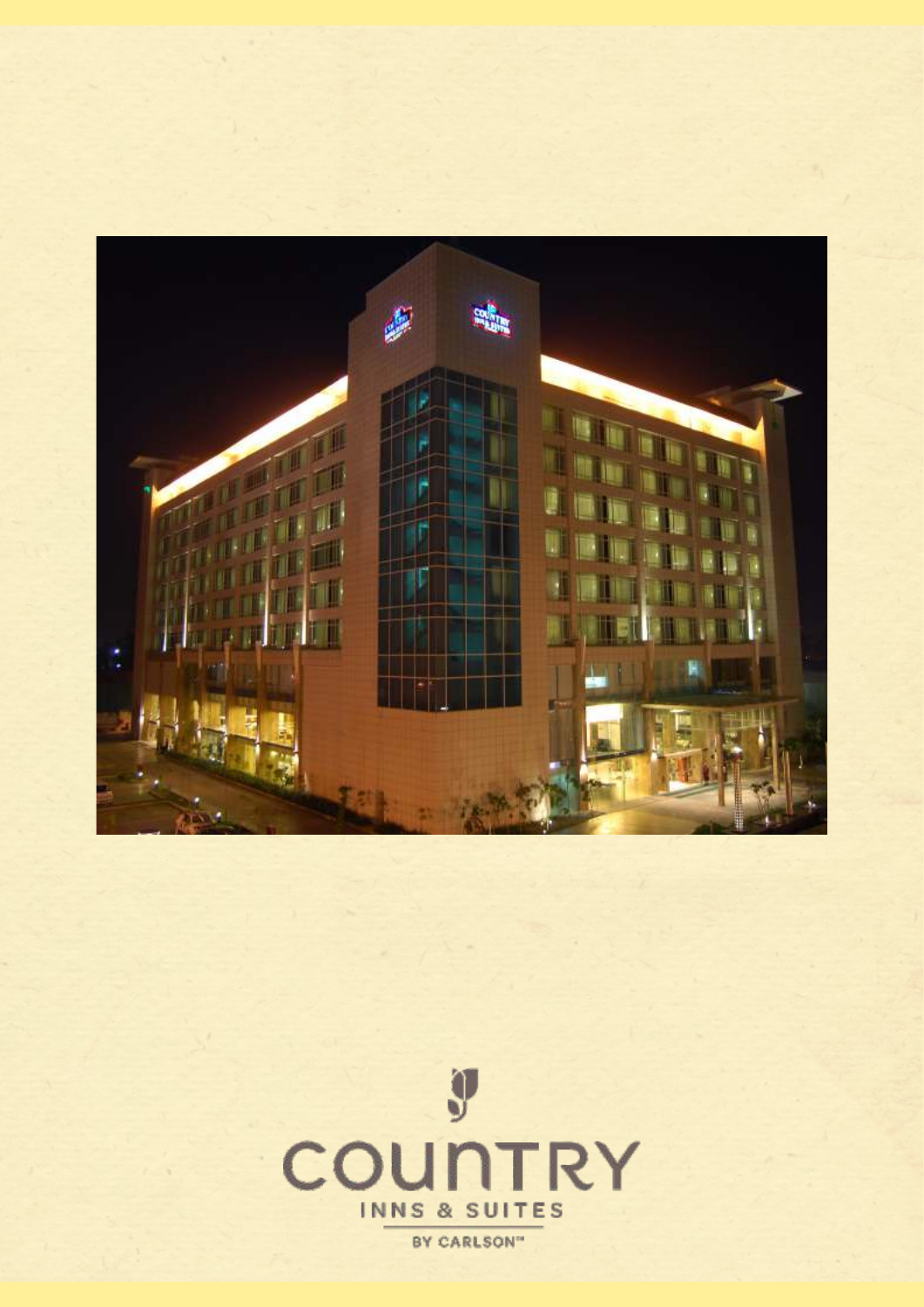agun Krátsk

Country Inn & Suites, Sahibabad, located near East Delhi is 20 km from New Delhi Central Business District. Indira Gandhi Airport is also 20 km away. The industrial hub of Noida, Ghaziabad and Sahibabad are also at close proximity to the hotel, making it the preferred choice for business travelers.

The hotel has the USP of being the only Five Star Hotel, with an all Vegetarian concept including the vast range of egg less bakery and confectionary products that we make. Also we are the second largest hotel world under the brand 'Country Inn & Suites'. The The United States

The hotel features 216 guestrooms which are both comfortable and functional, where guests can enjoy a large workspace, comfortable living area, wireless internet, complimentary breakfast, the amazing swimming pool, morning newspaper, body treatment at Spa-The Revive & Health Club.

Suites are also available at the hotel, offering twice the space of standard rooms. In addition to a complimentary daily buffet breakfast, guests enjoy several dining options, including an Indian specialty restaurant, lounges and in-room dining.



 $\mathsf{D}\mathsf{D}$ 

 $\blacktriangleleft$ 

N

 $\bigcup$ 

 $\Box$ 

 $\Box$ 

 $\overline{\phantom{a}}$ 

 $\bigcup$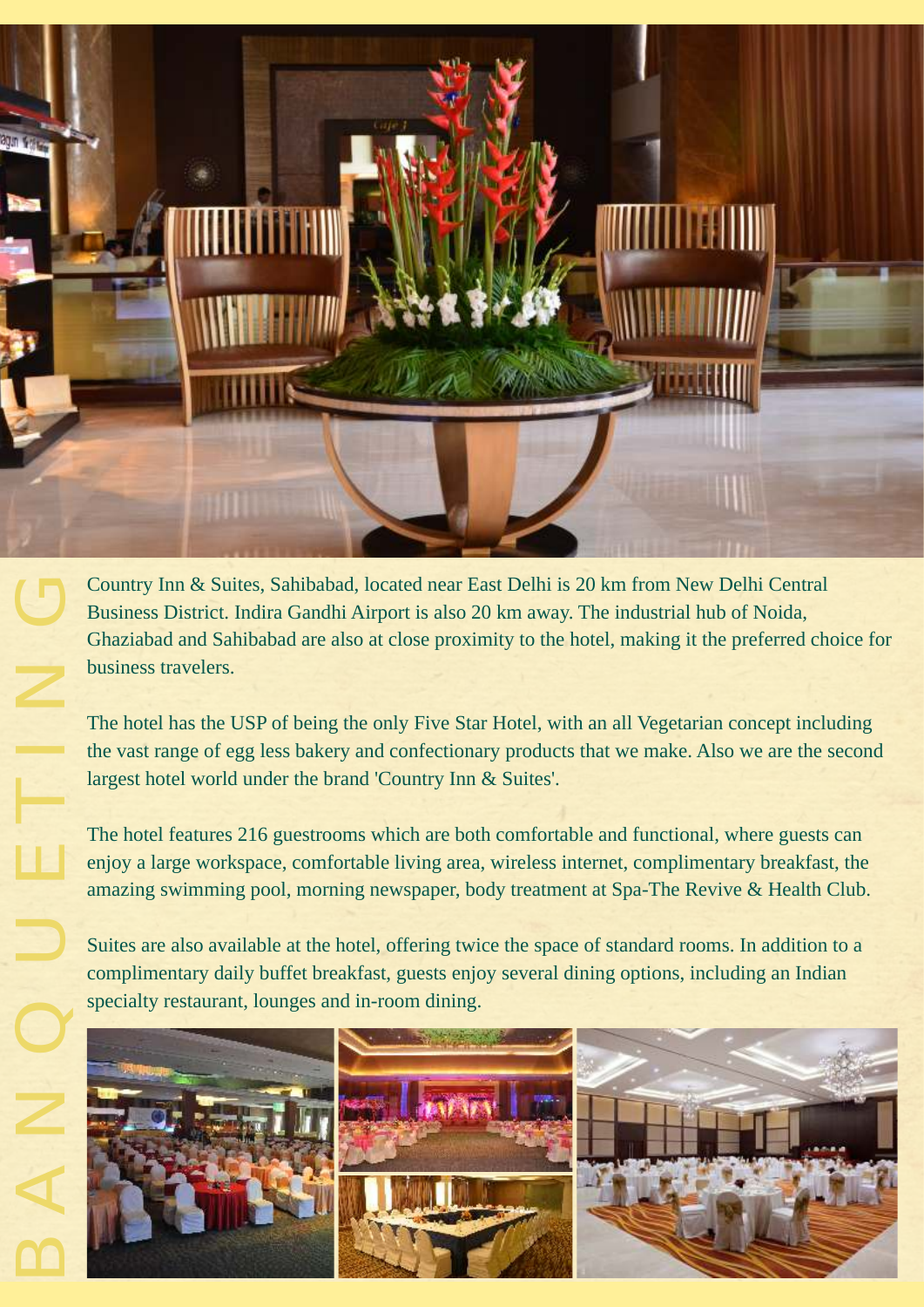# **Dimension Capacity Chart For Banquet Venues**

| Darbar                   | <b>Grand Ballroom</b>                         | I                         | <b>Grand Ballroom</b><br>$\mathbf{I}$ | Royal Heritage<br>1           | Royal Heritage<br>$\mathbf{I}$ |
|--------------------------|-----------------------------------------------|---------------------------|---------------------------------------|-------------------------------|--------------------------------|
| Lobby Level              | Lobby Level                                   | Lobby Level               | Lobby Level                           | S-Floor                       | S-Floor                        |
| 19880                    | 5925                                          | 3081                      | 2844                                  | 2128                          | 4937.5                         |
| 142X140                  | 75X79                                         | 39X79                     | 36X79                                 | 76X28                         | 125x39.5                       |
| $\overline{\phantom{a}}$ | 25                                            | 25                        | 25                                    | 9                             | 12.5                           |
| $\overline{\phantom{a}}$ | 25                                            | 25                        | 25                                    | 9                             | 12.5                           |
| $\overline{\phantom{a}}$ | 7.4 feet                                      | 7.4 feet                  | 7.4 feet                              | 7.5 feet                      | 7.5 feet                       |
|                          | 7.4 feet                                      | 7.4 feet                  | 7.4 feet                              | 6 feet                        | 6 feet                         |
| 1000                     | 500                                           | 250                       | 200                                   | 100                           | 300                            |
| 1000                     | 600                                           | 350                       | 200                                   | 700<br><b>RHT &amp; Lawns</b> | 650                            |
| 1500                     | 500(Back Projection)<br>600(Front Projection) | 300<br>(Front projection) | 300                                   | 150                           | 400                            |
| 800                      | 280                                           | 130                       | 120                                   | 100                           | 200                            |
|                          | 90-Single U<br>157 - Double U<br>200-Triple U | 60-Single U               | 60-Single U                           | 80                            | 100                            |
| 400                      | 250                                           | 100                       | 100                                   | 80                            | 150                            |
| 300                      | 230                                           | 100                       | 100                                   | 90                            | 150                            |
|                          |                                               |                           |                                       | <b>Grand Ballroom</b>         |                                |

|                                              | Imperial           | Majestic           | Majestic<br>$_{\rm II}$  | Club Lounge         | Vice Roy       | Club Room                |
|----------------------------------------------|--------------------|--------------------|--------------------------|---------------------|----------------|--------------------------|
| Level / Floor                                | Mezzanine<br>Floor | Mezzanine<br>Floor | Mezzanine<br>Floor       | 6th - Floor         | Lobby Level    | 5th - Floor              |
| Area in Square feet                          | 2550               | 3047               | 1312.5                   | 2310                | 1425           | 375                      |
| Length & Breadth (Feet)                      | 34X75              | 83.5X36.5          | 62.5x21                  | 77X30               | 75X19          | 12.5x30                  |
| Ceiling height (Feet)                        | 9                  | 8.5                | 8.5                      | $\,8\,$             | $\overline{9}$ | 8                        |
| Ceiling clear height(Feet)                   | 9                  | 8.5                | 8.5                      | $\,8\,$             | 9              | 8                        |
| Door Width (Feet)                            | 6 feet             | 7.4 feet           | 7.4 feet                 | 10 feet             | 2.9 feet       | 5.5                      |
| Door Height (Feet)                           | $6.5$ feet         | 8 feet             | 8 feet                   | 7.5 feet            | 8.5 feet       | 87.5                     |
| Capacities / No of persons & Cocktail dinner | 200                | 400                |                          | 150<br>(without DJ) | 120            | 25                       |
| Reception                                    | 200                | 400                | $\overline{\phantom{a}}$ | 150                 | 125            | $\overline{\phantom{a}}$ |
| <b>Theater Style</b>                         | 200                | 200                | 60                       | 140                 | 100            | 25                       |
| <b>Class Room style</b>                      | 100                | 100                | 40                       | 80                  | 50             | 15                       |
| U-Shape                                      | 66                 | 60                 | 40                       | 60                  | 40             | 20                       |
| Cluster style                                | 90                 | 100                | 50                       | 80                  | 50             | 15                       |
| Formal Sit-down(Silver Service)              | 100                | 100                | 40                       | 100                 | 40             | 20                       |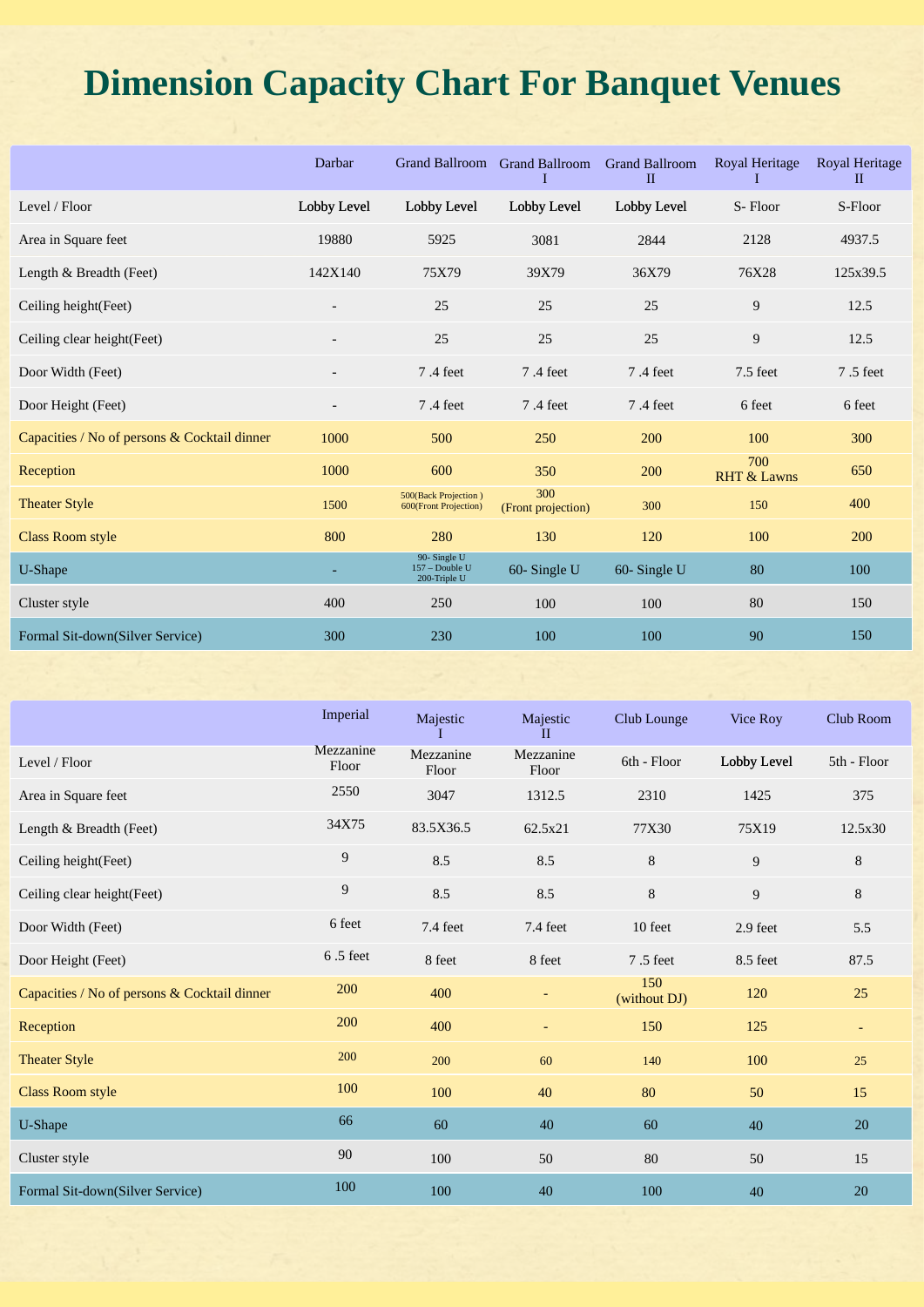

## **Meetings And Banquet Facilities**

Our East Delhi hotel's location in the National Capital Region is the ideal setting for your wedding, conference or event of up to 2,500 guests. Enjoy state-of-the-art facilities with audiovisual equipment, elaborate food and beverage options with all-vegetarian menus, separate interview rooms and personalized service from our dedicated team of meeting professionals.

## **There are a total no of 11 Banquets Halls:**

- Darbar
- Grand Ball Room I
- Grand Ball Room II
- Viceroy

T

Majestic I

#### **Meeting amenities include:**

- Spacious halls with capacities 20-2500 guests at one time
- Menus consisting of all-vegetarian cuisine
- Outdoor event venues available
	- U-shape Theatre Classroom Dinner Dance
		-









Board Room

 $\overline{O}$ 

 $\cap$ 

 $|\!\!\!\bigdiamond\!\!\!\bigcirc$ 

 $\overline{\mathbb{C}}$ 

<u> Ф</u>

 $\Box$   $\Box$ 

 $\Box$  $\Box$ 

 $\Box$  $\Box$ 

 $\bigcap$  $\bigcap$ N F E  $\overline{\mathcal{X}}$ E N  $\bigcirc$ <u>In the Sea</u>  $\overline{\phantom{a}}$  $\bigcap$ 

 $\overline{\diamondsuit}$ 

 $\overline{O}$ 

Ó,

- Majestic II
- Imperial
- Royal Heritage I
- Royal Heritage II
- Club Lounge
- Club Room

 $\Box$   $\Box$ 

 $\Box$  $\Box$ 

 $\Box$  $\Box$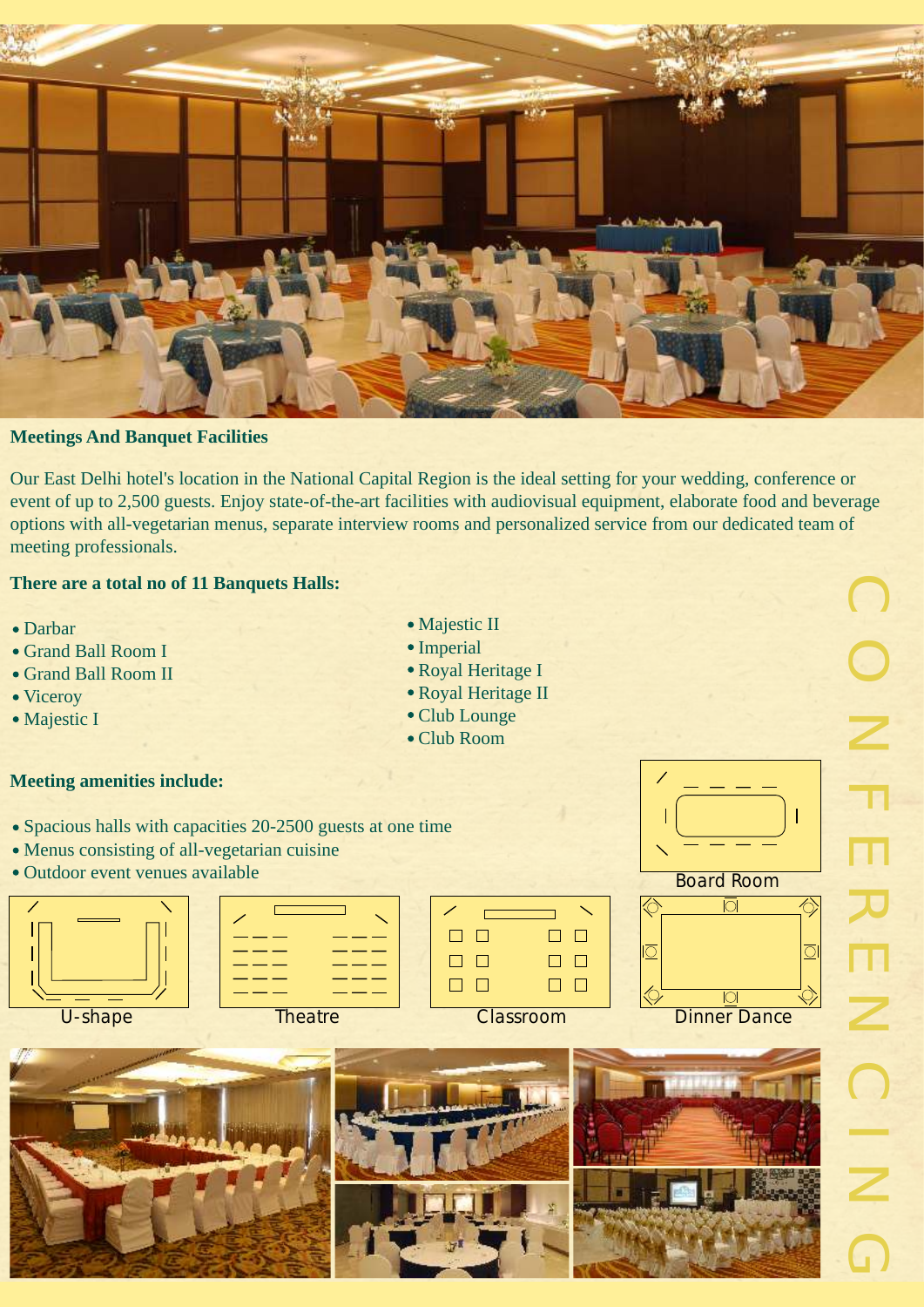

#### **ROOMS**

The hotel comprises of 216 spacious rooms (at least of 410 Sq Ft.) including choice of the Superior Rooms, and Suites. All Rooms and Suites are equipped with modern conveniences, including mini bar, tea/coffee maker, electronic safe, electronic door locks, hair dryer, advanced telephone systems with voicemail and highspeed wireless Internet access.

**RESTAURANT**



Located at the lower Lobby Level,is one of its kind where we have a spread of over 150 dishesfrom Indian and World cuisines.The Interactive kitchen, and the tapanyaki ice-cream counter are the unique features of this restaurant which very popular in the catchment area. The restaurant has aseating capacity of over 290 persons and a separate area 'Windsor' to hold birthday parties and small get together's.

**Tatva - The Fine Dining Restaurant**



The Indian restaurant located on the lobby level offers a fine dining experience. We have chefs from all over the country preparing delicious dishes from high quality ingredients. The aroma, presentation, ambience and the chef's handpicked recipes combine to give the senses a memorable dining experience.



Located at the first floor is an ideal open air location for corporate get together and parties. Bar-be-cued and flamed specialties from the live kitchen are served along with choice of premier liquor brands. Also we have the live DJ to entertain you.



Located at the lobby level, Café J is an ideal venue to relax and meet friends and business associates. The café serves an international selection of tea, coffee and snacks all day long. Café J makes for an appropriate rendezvous for formal and informal business discussions over morning coffee or evening tea.